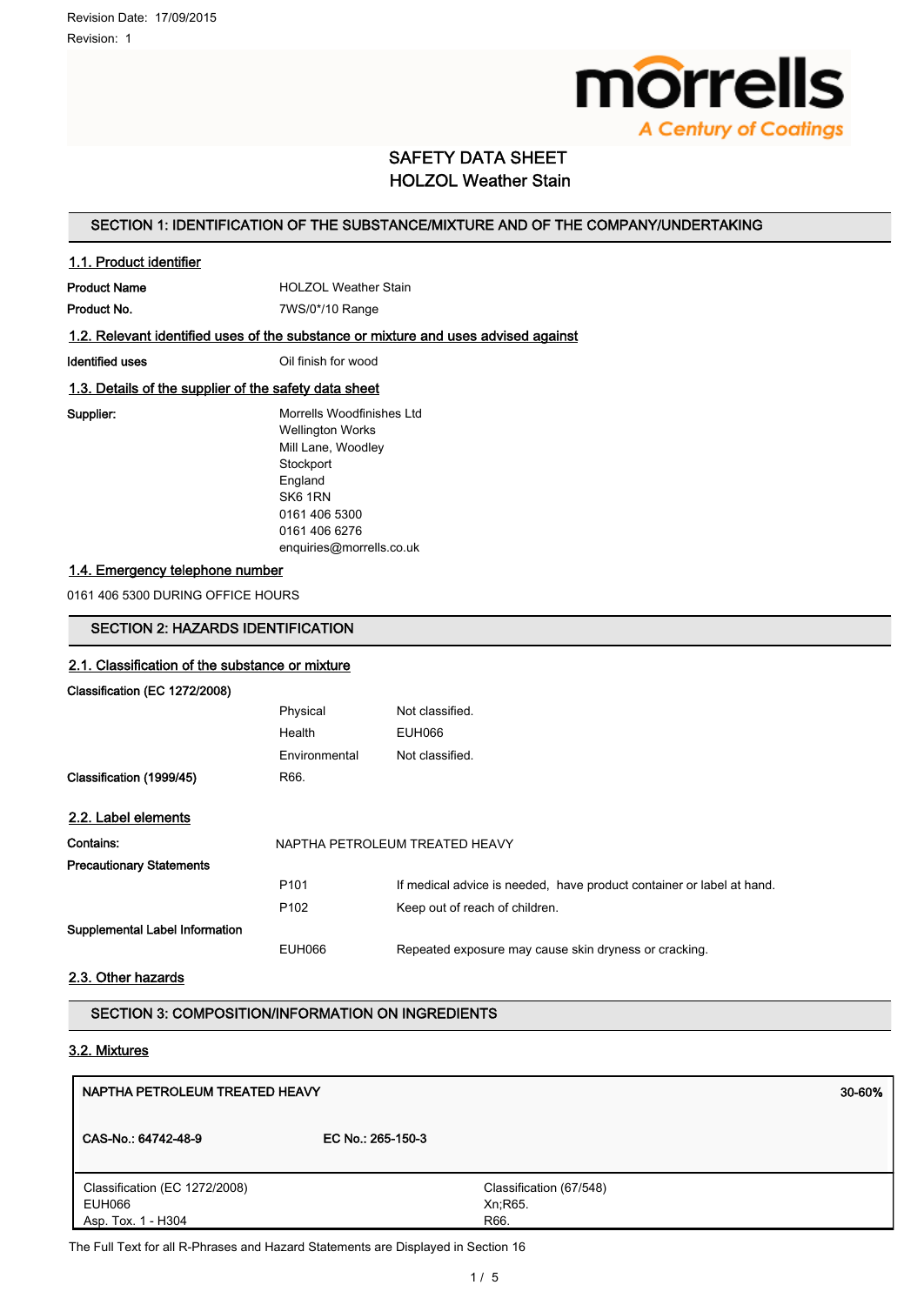## SECTION 4: FIRST AID MEASURES

# 4.1. Description of first aid measures

# Inhalation.

Move the exposed person to fresh air at once. Rinse nose and mouth with water. Get medical attention if any discomfort continues.

#### Ingestion

NEVER MAKE AN UNCONSCIOUS PERSON VOMIT OR DRINK FLUIDS! Rinse mouth thoroughly. Get medical attention if any discomfort continues.

#### Skin Contact

Remove affected person from source of contamination. Remove contaminated clothing. Wash the skin immediately with soap and water. Get medical attention if any discomfort continues.

#### Eye Contact

Make sure to remove any contact lenses from the eyes before rinsing. Promptly wash eyes with plenty of water while lifting the eye lids. Continue to rinse for at least 15 minutes. Get medical attention if any discomfort continues.

#### 4.2. Most important symptoms and effects, both acute and delayed

#### 4.3. Indication of any immediate medical attention and special treatment needed

#### SECTION 5: FIREFIGHTING MEASURES

#### 5.1. Extinguishing media

#### Extinguishing Media

This product is not flammable. Extinguish with foam, carbon dioxide or dry powder.

#### Unsuitable Extinguishing Media

Do not use water jet as an extinguisher, as this will spread the fire.

#### 5.2. Special hazards arising from the substance or mixture

#### Unusual Fire & Explosion Hazards

If heated, volume and pressure increases strongly, resulting in explosion of container.

#### 5.3. Advice for firefighters

#### Special Fire Fighting Procedures

Water spray should be used to cool containers. Keep run-off water out of sewers and water sources. Dike for water control.

#### Protective Measures In Fire

Selection of respiratory protection for fire fighting: follow the general fire precautions indicated in the workplace.

## SECTION 6: ACCIDENTAL RELEASE MEASURES

#### 6.1. Personal precautions, protective equipment and emergency procedures

Wear protective clothing as described in Section 8 of this safety data sheet.

## 6.2. Environmental precautions

Do not allow to enter drains, sewers or watercourses. Contain spillages with sand, earth or any suitable adsorbent material.

#### 6.3. Methods and material for containment and cleaning up

Stop leak if possible without risk. Absorb in vermiculite, dry sand or earth and place into containers. Do not contaminate water sources or sewer.

## 6.4. Reference to other sections

Collect and dispose of spillage as indicated in section 13. Wear protective clothing as described in Section 8 of this safety data sheet.

## SECTION 7: HANDLING AND STORAGE

## 7.1. Precautions for safe handling

Avoid spilling, skin and eye contact. Keep away from heat, sparks and open flame. Risk of vapour concentration on the floor and in low-lying areas. Always remove oil with soap and water or skin cleaning agent, never use organic solvents. Do not use oil-contaminated clothing or shoes, and do not put rags moistened with oil into pockets.

#### 7.2. Conditions for safe storage, including any incompatibilities

Store in tightly closed original container in a dry, cool and well-ventilated place. Keep away from heat, sparks and open flame.

#### 7.3. Specific end use(s)

## SECTION 8: EXPOSURE CONTROLS/PERSONAL PROTECTION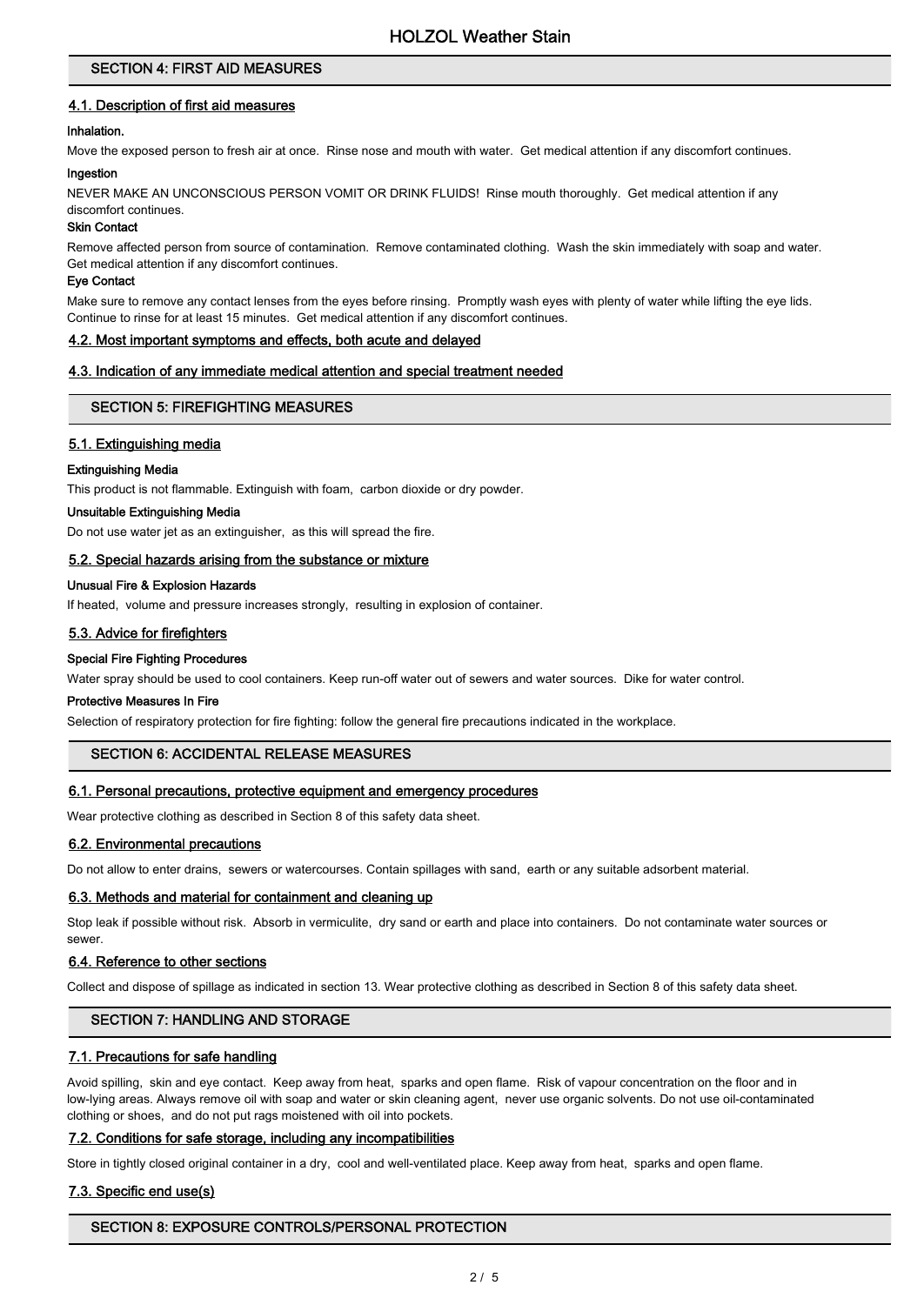# HOLZOL Weather Stain

## 8.1. Control parameters

| Name                                   | <b>STD</b> |           | TWA - 8 Hrs | STEL - 15 Min | <b>Notes</b> |
|----------------------------------------|------------|-----------|-------------|---------------|--------------|
| <b>INAPTHA PETROLEUM TREATED HEAVY</b> | <b>WEL</b> | $148$ ppm | 1200 mg/m3  |               |              |

WEL = Workplace Exposure Limit.

#### 8.2. Exposure controls

#### Protective Equipment





#### Process Conditions

Use engineering controls to reduce air contamination to permissible exposure level.

#### Engineering Measures

Provide adequate ventilation. Observe occupational exposure limits and minimize the risk of inhalation of vapours.

#### Respiratory Equipment

No specific recommendation made, but respiratory protection may still be required under exceptional circumstances when excessive air contamination exists.

#### Hand Protection

Use suitable protective gloves if risk of skin contact. Protective gloves should be used if there is a risk of direct contact or splash. For prolonged or repeated skin contact use suitable protective gloves.

#### Eye Protection

If risk of splashing, wear safety goggles or face shield. Wear splash-proof eye goggles to prevent any possibility of eye contact.

#### Other Protection

Wear appropriate clothing to prevent any possibility of skin contact.

#### Hygiene Measures

DO NOT SMOKE IN WORK AREA! Wash at the end of each work shift and before eating, smoking and using the toilet. Wash promptly if skin becomes wet or contaminated. Promptly remove any clothing that becomes contaminated. Use appropriate skin cream to prevent drying of skin. When using do not eat, drink or smoke.

#### SECTION 9: PHYSICAL AND CHEMICAL PROPERTIES

#### 9.1. Information on basic physical and chemical properties

| Appearance       | Liguid |
|------------------|--------|
| Flash Point (°C) | >60    |

9.2. Other information

Volatile Organic Compound (VOC) 126 g/litre

## SECTION 10: STABILITY AND REACTIVITY

#### 10.1. Reactivity

No specific reactivity hazards associated with this product.

#### 10.2. Chemical stability

Stable under normal temperature conditions and recommended use.

#### 10.3. Possibility of hazardous reactions

#### 10.4. Conditions to avoid

Avoid excessive heat for prolonged periods of time. Avoid heat, flames and other sources of ignition.

## 10.5. Incompatible materials

#### 10.6. Hazardous decomposition products

Fire creates: Carbon monoxide (CO). Carbon dioxide (CO2).

#### SECTION 11: TOXICOLOGICAL INFORMATION

#### 11.1. Information on toxicological effects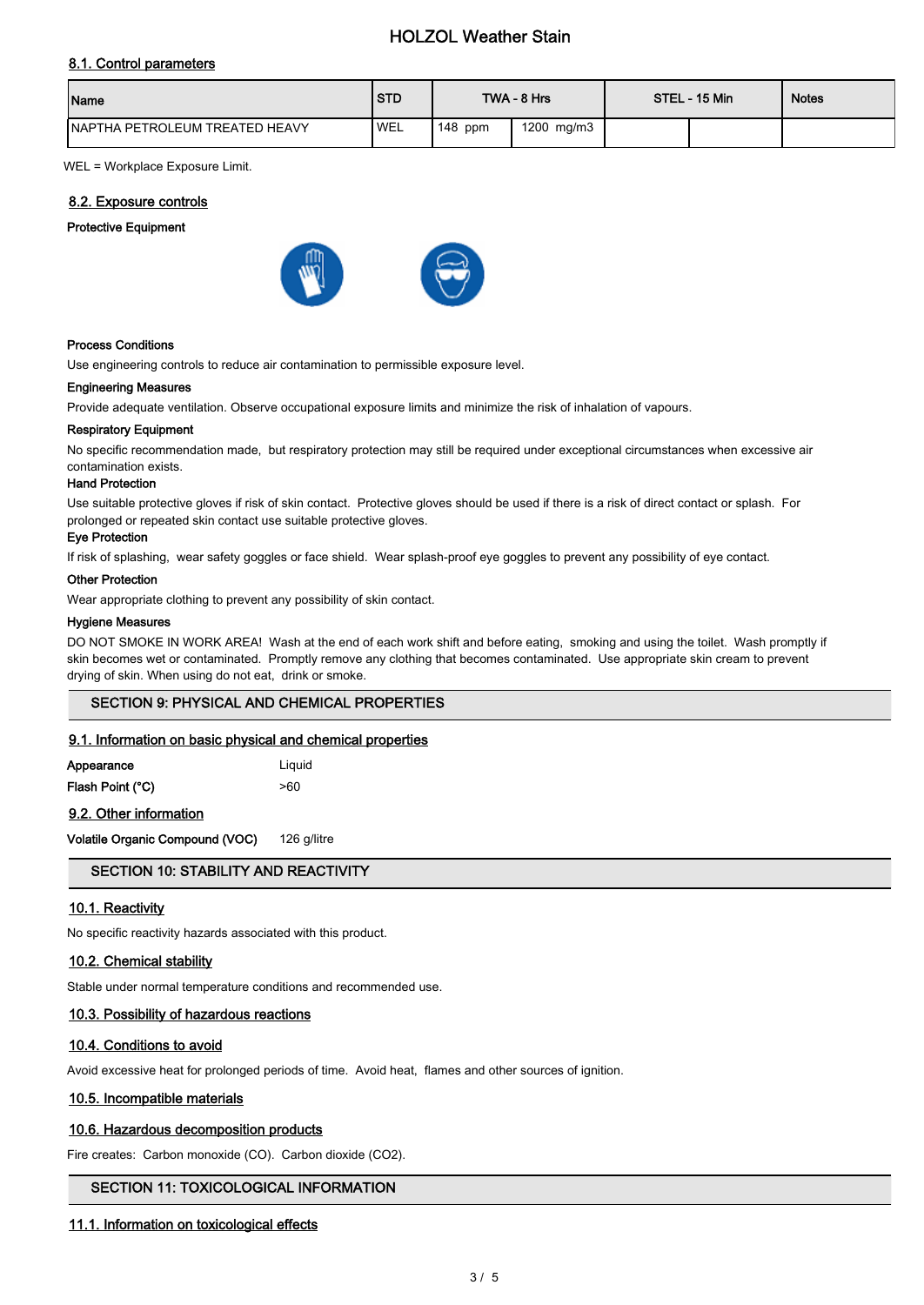# HOLZOL Weather Stain

Toxic Dose 1 - Ld 50 5000 mg/kg (oral rat)

Naphtha (Petrol) Hydrotreated heavy Acute Toxicity (Dermal LD50) 2000 mg/kg Rabbit

Inhalation

In high concentrations, vapours may irritate throat and respiratory system and cause coughing.

## Ingestion.

May cause discomfort if swallowed.

#### Skin Contact

Repeated exposure may cause skin dryness or cracking.

#### Eye Contact

Spray and vapour in the eyes may cause irritation and smarting.

#### SECTION 12: ECOLOGICAL INFORMATION

#### Ecotoxicity:

Not regarded as dangerous for the environment.

#### 12.1. Toxicity

| LC 50, 96 Hrs, Fish mg/l     | 8.2 |
|------------------------------|-----|
| EC 50, 48 Hrs, DapHnia, mg/l | 4.5 |
| IC 50, 72 Hrs, Algae, mg/l   | 3.1 |

#### 12.2. Persistence and degradability

#### Degradability:

The product is biodegradable, but it must not be discharged into drains without permission from the authorities.

#### 12.3. Bioaccumulative potential

#### 12.4. Mobility in soil

## 12.5. Results of PBT and vPvB assessment

#### 12.6. Other adverse effects

#### SECTION 13: DISPOSAL CONSIDERATIONS

#### General Information

When handling waste, consideration should be made to the safety precautions applying to handling of the product.

#### 13.1. Waste treatment methods

Dispose of waste and residues in accordance with local authority requirements.

## SECTION 14: TRANSPORT INFORMATION

| <b>Road Transport Notes</b> | Not Classified  |
|-----------------------------|-----------------|
| <b>Rail Transport Notes</b> | Not classified. |
| Sea Transport Notes         | Not classified. |
| Air Transport Notes         | Not classified. |

- 14.1. UN number
- 14.2 UN Proper Shipping Name
- 14.3 Transport hazard class(es)
- 14.4. Packing group
- 14.5. Environmental hazards
- 14.6. Special precautions for user

## 14.7. Transport in bulk according to Annex II of MARPOL73/78 and the IBC Code

# SECTION 15: REGULATORY INFORMATION

15.1. Safety, health and environmental regulations/legislation specific for the substance or mixture